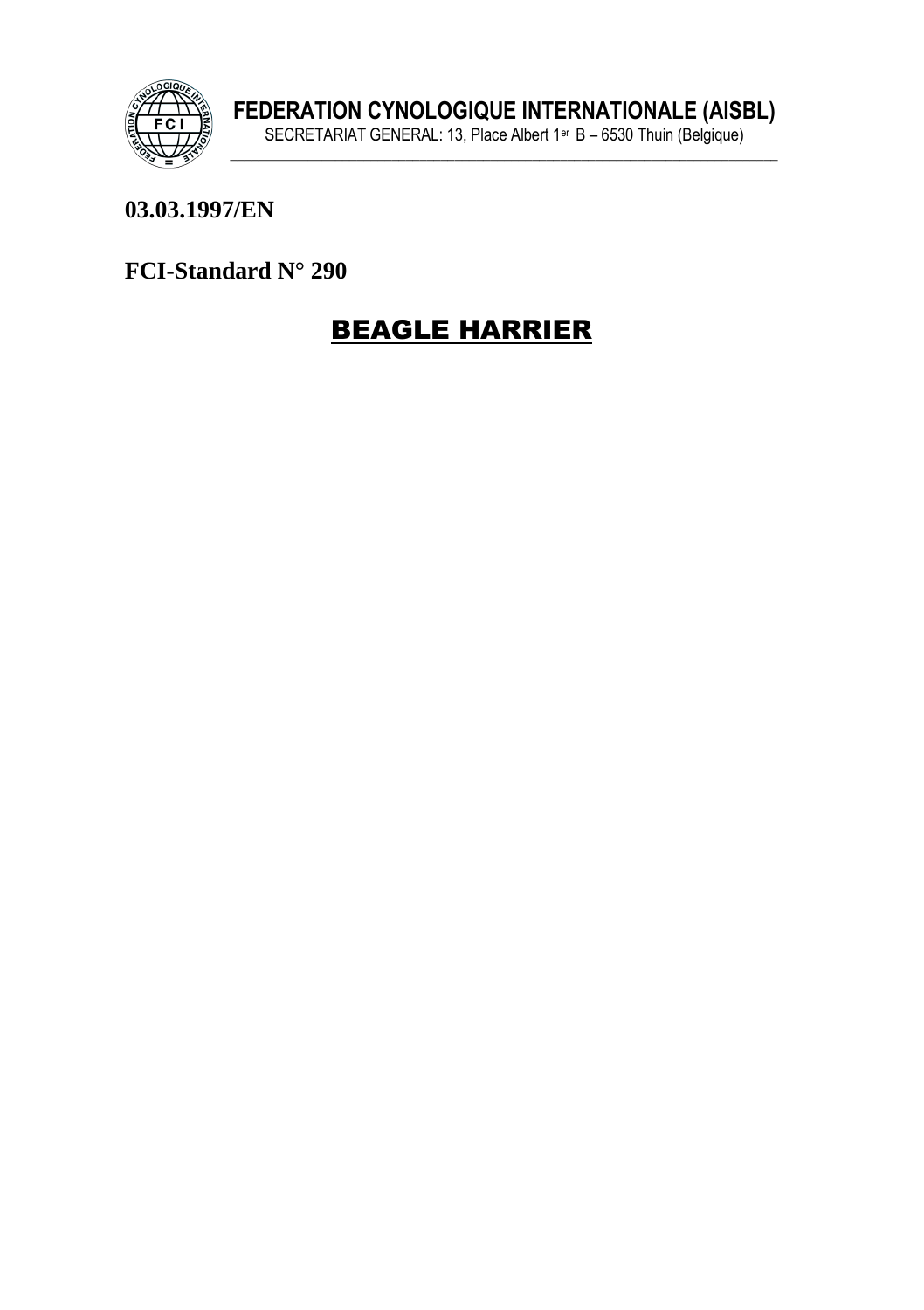**TRANSLATION:** Mrs Peggy Davis. Official language (FR).

**ORIGIN**: France.

#### **DATE OF PUBLICATION OF THE ORIGINAL VALID STANDARD**: 18.05.1988.

**UTILIZATION**: Scenthound.

**CLASSIFICATION F.C.I**: Group 6 Scenthounds and related breeds. Section 1.2 Medium-sized Hounds. With working trial.

**GENERAL APPEARANCE**: Dog of medium proportions, balanced distinguished, agile and vigorous.

**HEAD**: Moderately strong.

CRANIAL REGION:

Skull: Rather broad and quite voluminous. Occipital protuberance hardly marked.

Stop: Not pronounced.

FACIAL REGION: Nose: Developed, black. Muzzle: Its length is roughly equal to that of the skull. Never square, but in profile tapering without being pointed. Nasal bridge rather straight, never arched.

Lips: Covering the lower jaw.

**EYES**: Well open, dark in colour, of a frank, lively and intelligent expression.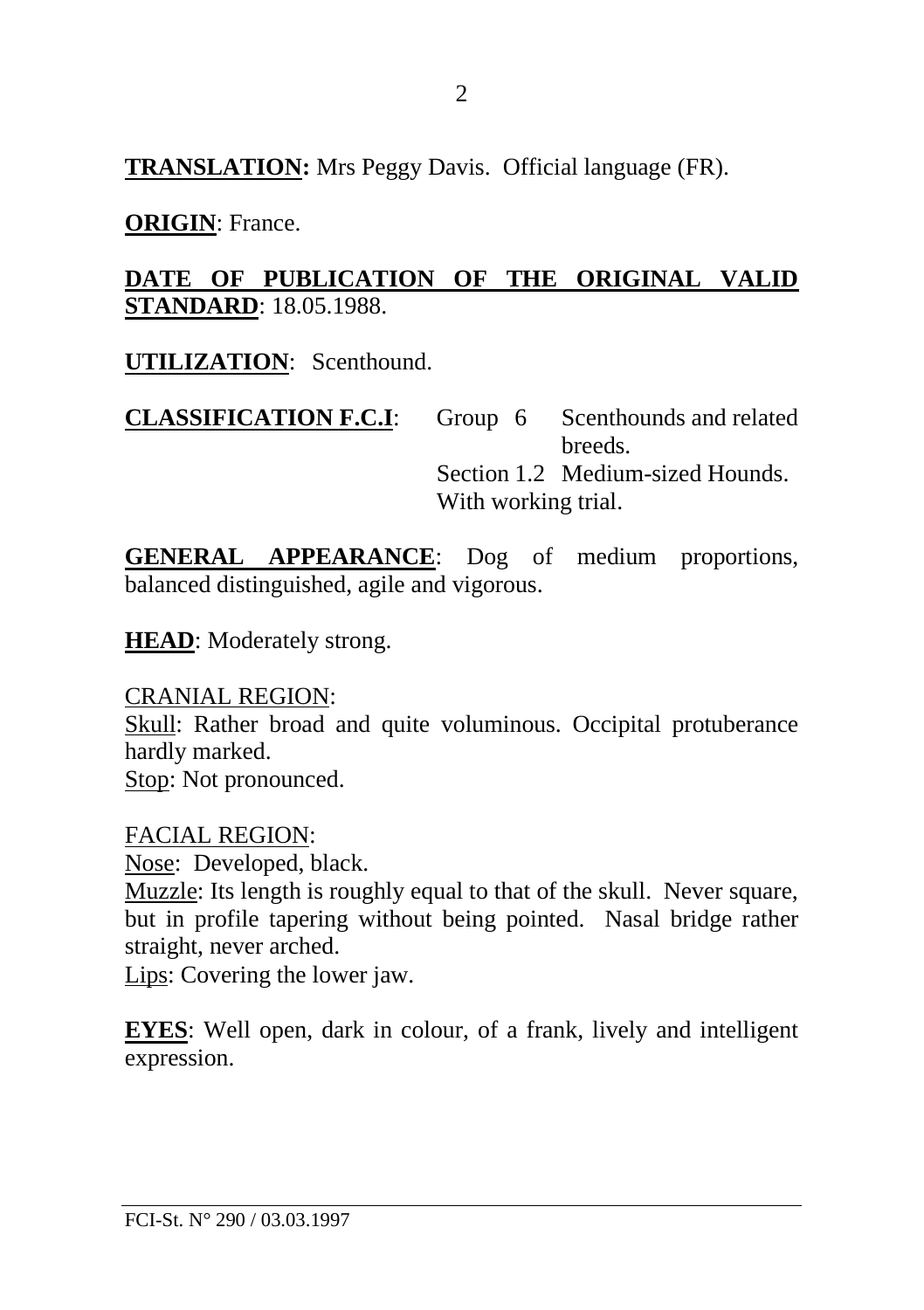**EARS**: Leathers : Quite short and medium-broad; they are set at eye level; they are slightly rounded in their medium part; they come down flat against the skull to turn slightly in their lower part in a slight oval.

**NECK**: Free although well attached to the shoulders, slightly arched in profile in its upper part.

#### **BODY**:

Back: Short, well sustained and muscled.

Loin: Strong and muscled; can be slightly arched.

Chest: Well set down, but ribs never too flat, which could reduce the thoracic cage too much. Sternum well extended to the rear. The false ribs, without being cylindrical, must nevertheless be long and sufficiently well sprung so as to provide an ample thoracic cage.

Underline and belly: Never very tucked up, rather filled out.

# **LIMBS**

FOREQUARTERS:

General appearance: Strong, straight and parallel.

Shoulder: Long, oblique and muscled.

Forefeet: Neither too long nor slim, but tight with thick and hard pads.

#### HINDQUARTERS:

Hips: Well detached, oblique and strong.

Upper thigh: Well let down, fleshy and muscular.

Hocks: Close to the ground and vertical.

Hind feet: Neither too long nor slim, but tight with thick and hard pads.

**GAIT / MOVEMENT**: Supple, lively and sure.

# **COAT**

Hair: Rather thick, not too short but flat.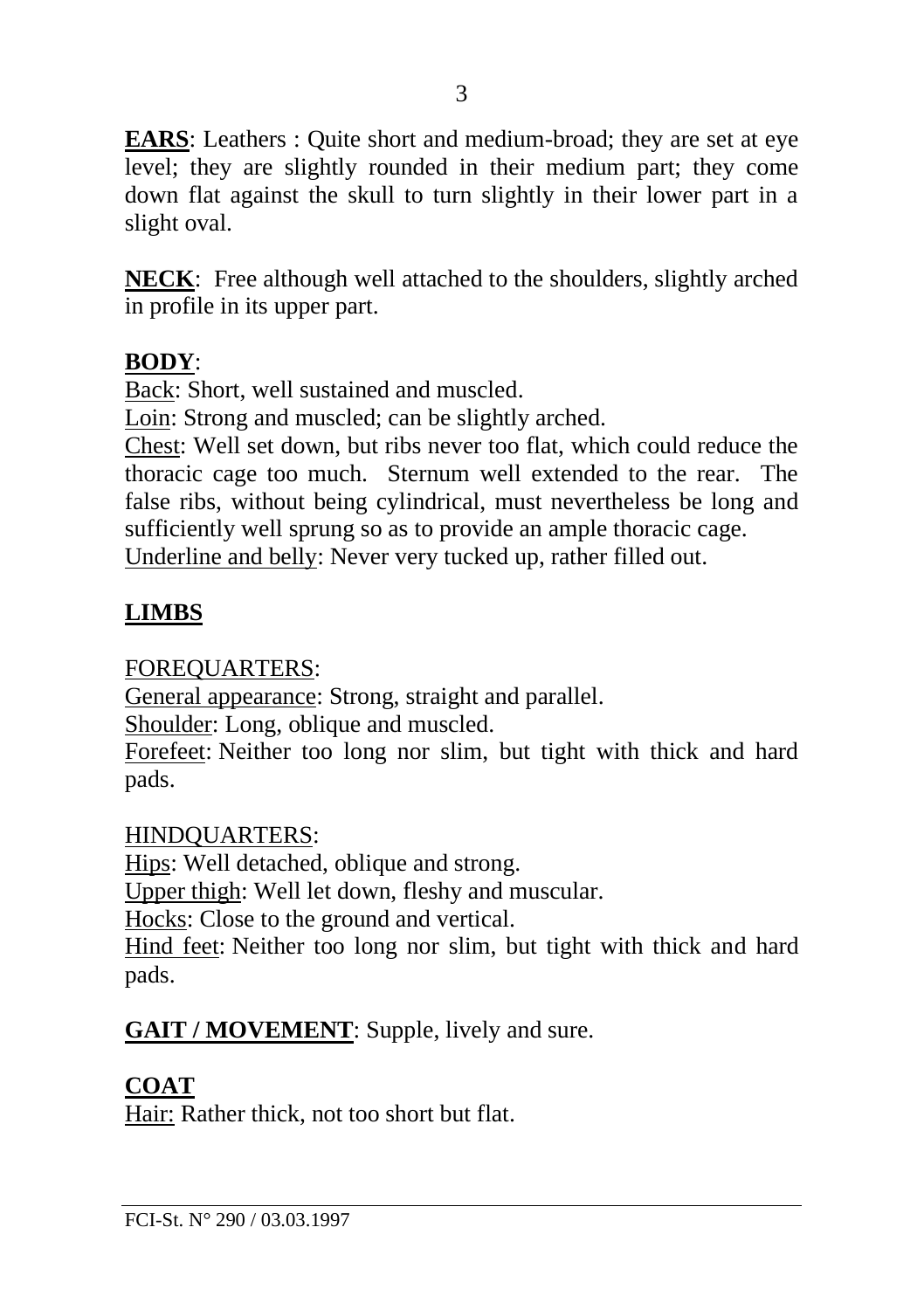Colour: Tri-colour (fawn with black blanket, and white); not too much importance should be given to the blanket, with markings more or less bright tan, or pale, or with black overlay. Because there exist grey Harrier, the grey tri-colours or the white-greys would not be either disqualified or penalised only because of their colour.

#### **SIZE**:

Height at withers: From 45 cm to 50 cm.

**FAULTS** : Any departure from the foregoing points should be considered a fault and the seriousness with which the fault should be regarded should be in exact proportion to its degree and its effect upon the health and welfare of the dog.

- Head too heavy.
- Stop too pronounced.
- Butterfly nose.
- Muzzle too short and square; muzzle too pointed.
- Nasal bridge arched.
- Over- or undershot mouth
- Curled ears, recalling and infusion of French blood.
- Feet flat and splayed.
- Depigmented scrotum.
- Frightened appearance, soft or unintelligent.

## **DISQUALIFYING FAULTS:**

- Aggressive or overly shy dogs.
- Any dog clearly showing physical of behavioural abnormalities.

## **N.B.**:

- Male animals should have two apparently normal testicles fully descended into the scrotum.
- Only functionally and clinically healthy dogs, with breed typical conformation should be used for breeding.